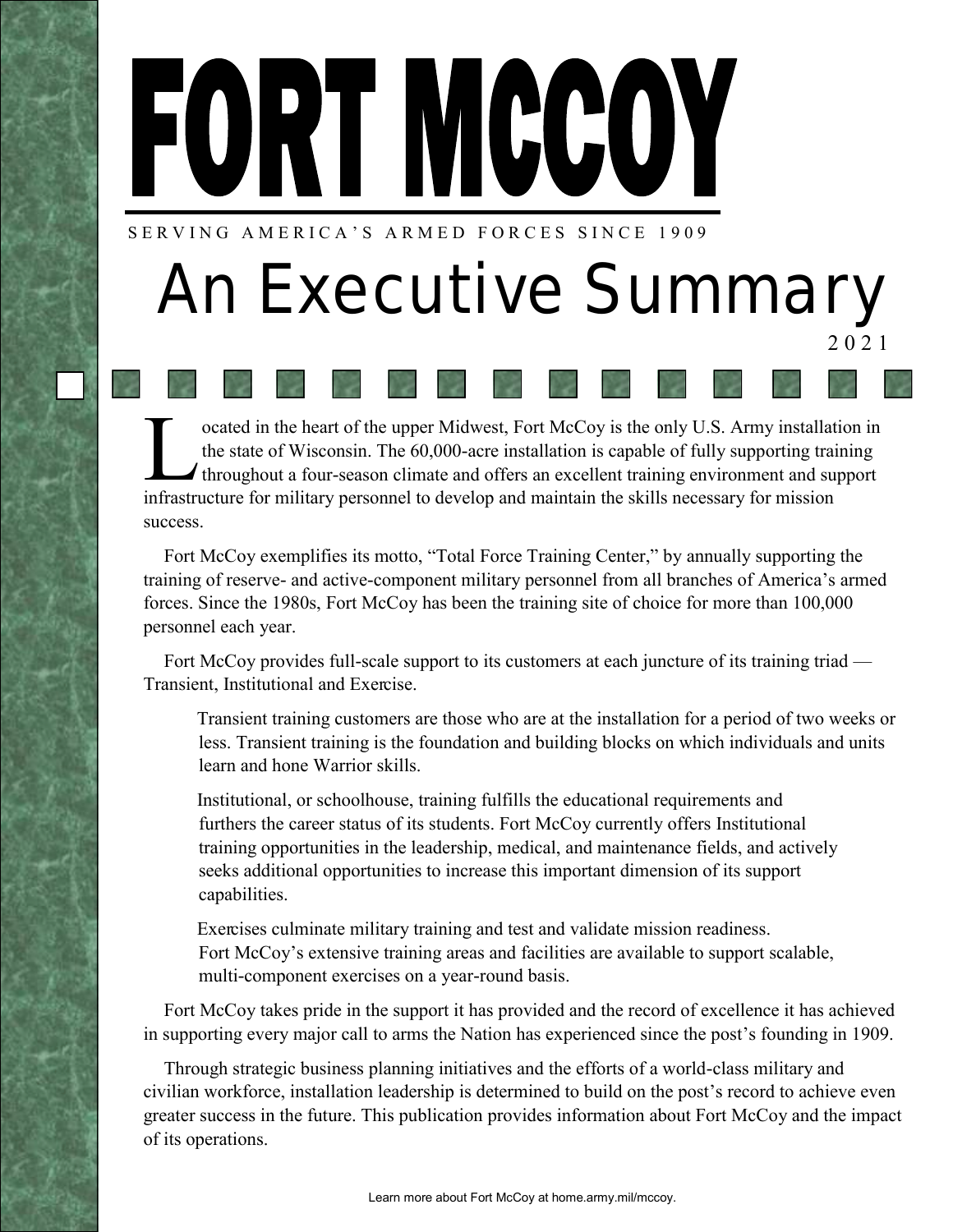#### **Fort McCoy's Economic Impact (Fiscal Year 2020)**

| I. Dollars returned to the economy                                                                                                                               |               |               |                        |
|------------------------------------------------------------------------------------------------------------------------------------------------------------------|---------------|---------------|------------------------|
| A. Workforce payroll                                                                                                                                             |               | \$165,997,231 |                        |
| Civilian                                                                                                                                                         | \$101,784,374 |               |                        |
| Military                                                                                                                                                         | \$64,212,857  |               |                        |
| <b>B.</b> Operating costs                                                                                                                                        |               | \$194,467,189 |                        |
| (Includes costs for utilities, physical plant<br>maintenance, repair and improvements,<br>new construction projects, and purchases<br>of supplies and services.) |               |               |                        |
| C. Other expenditures                                                                                                                                            |               | \$9,338,594   |                        |
| Revenues to local                                                                                                                                                | \$330,494     |               |                        |
| governments                                                                                                                                                      |               |               |                        |
| (Includes land-permit agreements,<br>payments in lieu of taxes and school<br>district impact aid.)                                                               |               |               |                        |
| Soldier discretionary spending<br>in local communities                                                                                                           | \$9,008,100   |               |                        |
|                                                                                                                                                                  |               |               | TOTAL: \$369.8 million |
|                                                                                                                                                                  |               |               | \$1.479 billion        |

#### **Economic Impact ...**

|                                                                    | FY 2015 | FY 2016 | FY 2017 | FY 2018 | FY 2019 | FY 2020 |
|--------------------------------------------------------------------|---------|---------|---------|---------|---------|---------|
| <b>Expenditures</b>                                                | 263.3M  | 280.2M  | 294.8M  | 283.8M  | 296M    | 369.8M  |
| Economic<br>Impact                                                 | 842.6M  | 896.8M  | 1.18B   | 1.14B   | 1.18B   | 1.48B   |
| NOTE: The area GMI is 3.2 for FY2015-2016 and 4.0 for FY2017-2020. |         |         |         |         |         |         |
|                                                                    |         |         |         |         |         |         |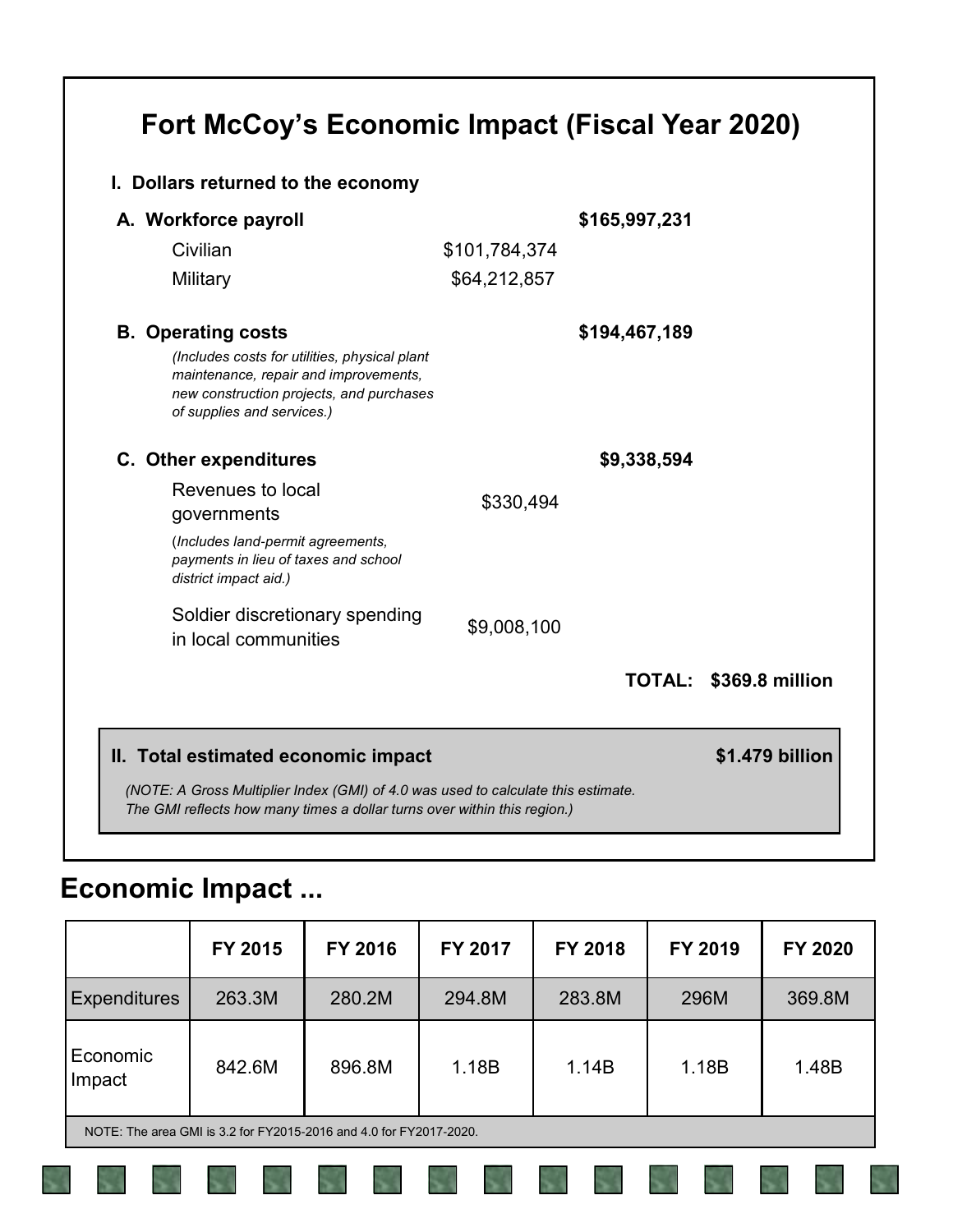| <b>Fort McCoy Training Population</b> |  |  |
|---------------------------------------|--|--|
|---------------------------------------|--|--|

|                                     | FY 2015 | FY 2016 | FY 2017 | FY 2018 | FY 2019 | FY 2020 |
|-------------------------------------|---------|---------|---------|---------|---------|---------|
| Number of<br>Personnel<br>Supported | 155,237 | 137,141 | 155,975 | 148,733 | 125,166 | 60,054  |

NOTE: These numbers include training conducted throughout the year by all branches of the service (reserve and active component).

 $\sum_{\text{Sunper}}$ he installation's mission statement is "Strengthen Total Force Readiness by serving as a Training Center, Mobilization Force Generation Installation, and Strategic Support Area." As such, Fort McCoy will:

Support training, personnel and equipment readiness of military units across all branches and components of America's Armed Forces as they prepare for Multi-Domain Operations (MDO), executed through decisive action in a dynamic, challenging, and complex training environment.

Operationalize the Fort McCoy Strategic Support Area (SSA) by serving as the primary provider and integrator of facilities, infrastructure, and the full range of installation Base Operations (BASOPS) to transient training units, installation tenants, and area support customers (off post).

Provide standardized, effective, and efficient services, protection, facilities, infrastructure, and quality of life programs to Soldiers, Families, Civilian employees and Retirees.

Serve as a Mobilization Force Generation Installation (MFGI).

On order, provide Defense Support of Civil Authorities (DSCA).

Accomplish assigned missions in a sustainable fashion exercising effective stewardship of the natural environment and cultural resources.

Throughout the last decade, Fort McCoy experienced unprecedented facility modernization, training-area development and expansion, increased training and customer-support capacity, and improved quality-of-life opportunities.

Fort McCoy provides reserve- and active-component forces with the fully networked and integrated training resources required to support the Army's training strategies.

From unmanned aerial vehicles, to urban training facilities, to live-fire ranges to virtual training environments, Fort McCoy is prepared to meet the training needs of the Army in the 21st century.

#### **Installation Data**

- 60,000 total acres federal property
- 46,000 acres maneuver and training land
	- Multiple ranges designed to Army standards
	- Land size capable of supporting combat, combat support, and combat service support units simultaneously
- 3,400-acre cantonment area
- 1,435 buildings and facilities
- \$3 million in new construction (buildings and ranges) in FY 2020
- \$36.3 million expended on facility maintenance and repair in FY 2020
- \$39.3 million worth of contracts for construction, services and supplies was awarded for the Fort McCoy garrison. The amount does not include projects funded through the Military Construction program.
- Installation workforce of 2,549 personnel
	- 1,476 civilians; 509 military; 564 contract employees
	- 68.4% of the workforce lives within Monroe County
	- 6.6% of the workforce commutes from Minnesota, Iowa, Illinois, and other points outside of **Wisconsin**
- 105,438 military retirees and their families are serviced by Fort McCoy.